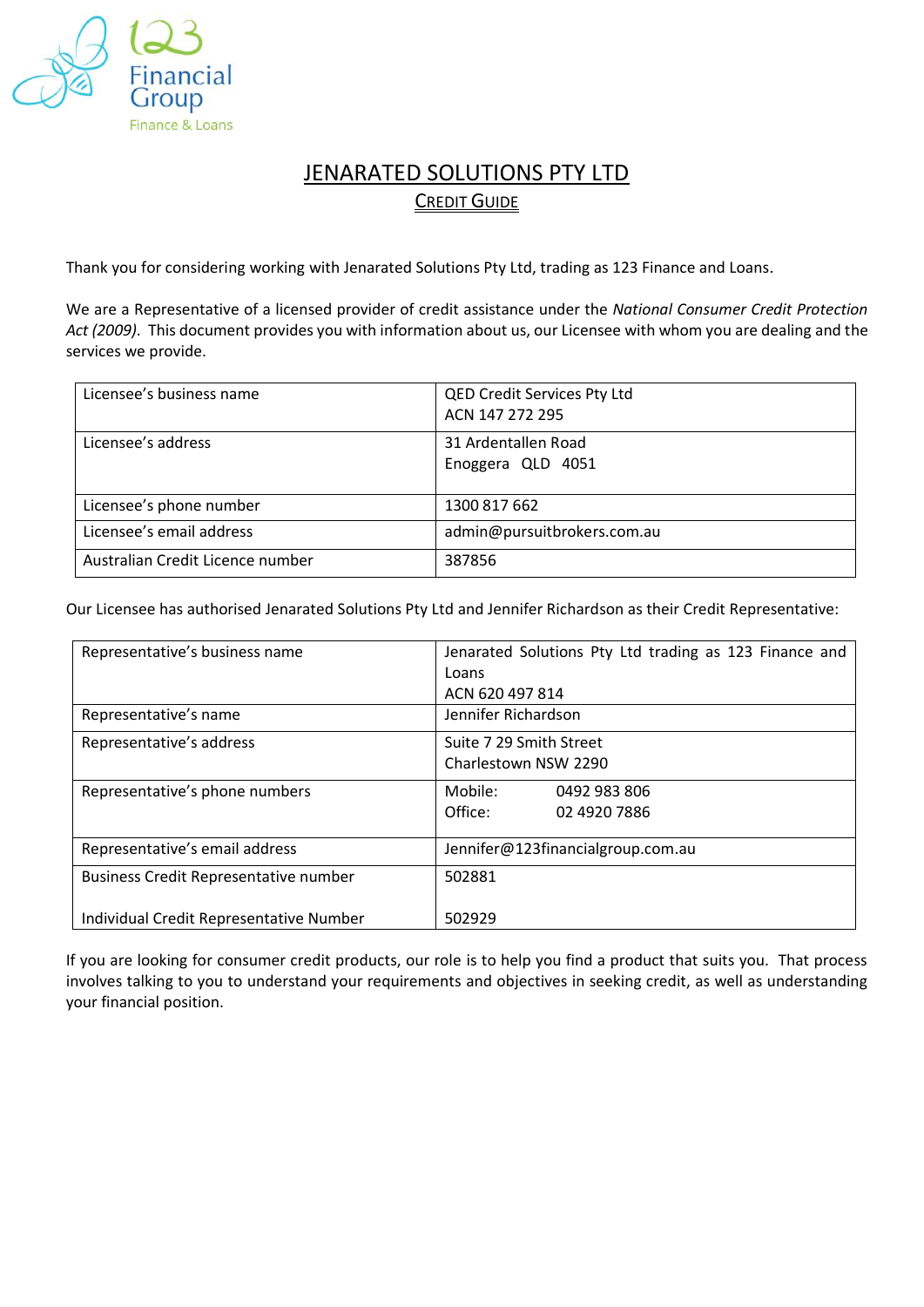# **Our assistance process**

We are required by law to ensure that any credit product with which we assist you can be deemed "not unsuitable" for you. In simple terms, this means that the product fits your needs and that you can afford to meet the financial repayments.

To establish this, we need to:

- make enquiries with you as to your needs;
- make enquiries with you as to your financial position; and
- collect evidence from you to verify your financial position.

Once we have done this, we will then use our broking expertise to find a product in the market place that you can afford and that meets your needs.

We can provide you with a report – called a *Preliminary Assessment* – on how we determined that any loan we assisted you with was not unsuitable for you. You may request this report up to seven years after we provided you with this assistance.

## **With what products do we provide assistance?**

In the past 3 months, the top 6 lenders that our clients have been placed with are:

- 1. Suncorp
- 2. Macquarie
- 3. PLAN Lend
- 4. ING Direct
- 5. ANZ Bank
- 6. La Trobe

This is not to say that we will only deal with these lenders, it is simply that the products these lenders offer have been most suitable to our most recent clients. Your case may be different and we would look at your needs separately and independently of the above list.

# **How do our Credit Representatives get paid?**

Our Credit Representatives are paid a commission directly from the lender. The lender may pay them a percentage amount upon settlement of your loan and may also pay them an ongoing percentage amount for the life of your loan.

These amounts are paid to the Credit Representative by the lender and ARE NOT payable by you. If you are interested and want an estimate of what the commission payment will be and how it is worked out, please just ask us or our Credit Representative and we will be only too glad to provide you with this information.

Our Credit Representative may also charge you a direct fee of \$1,320.00 for their services. The fee payable will depend on the complexity of your situation, but will be separately disclosed to you in the Credit Quote that our Credit Representative will provide for your signoff before proceeding with actually assisting you. In any case, the fee will be no greater than \$1,320.00.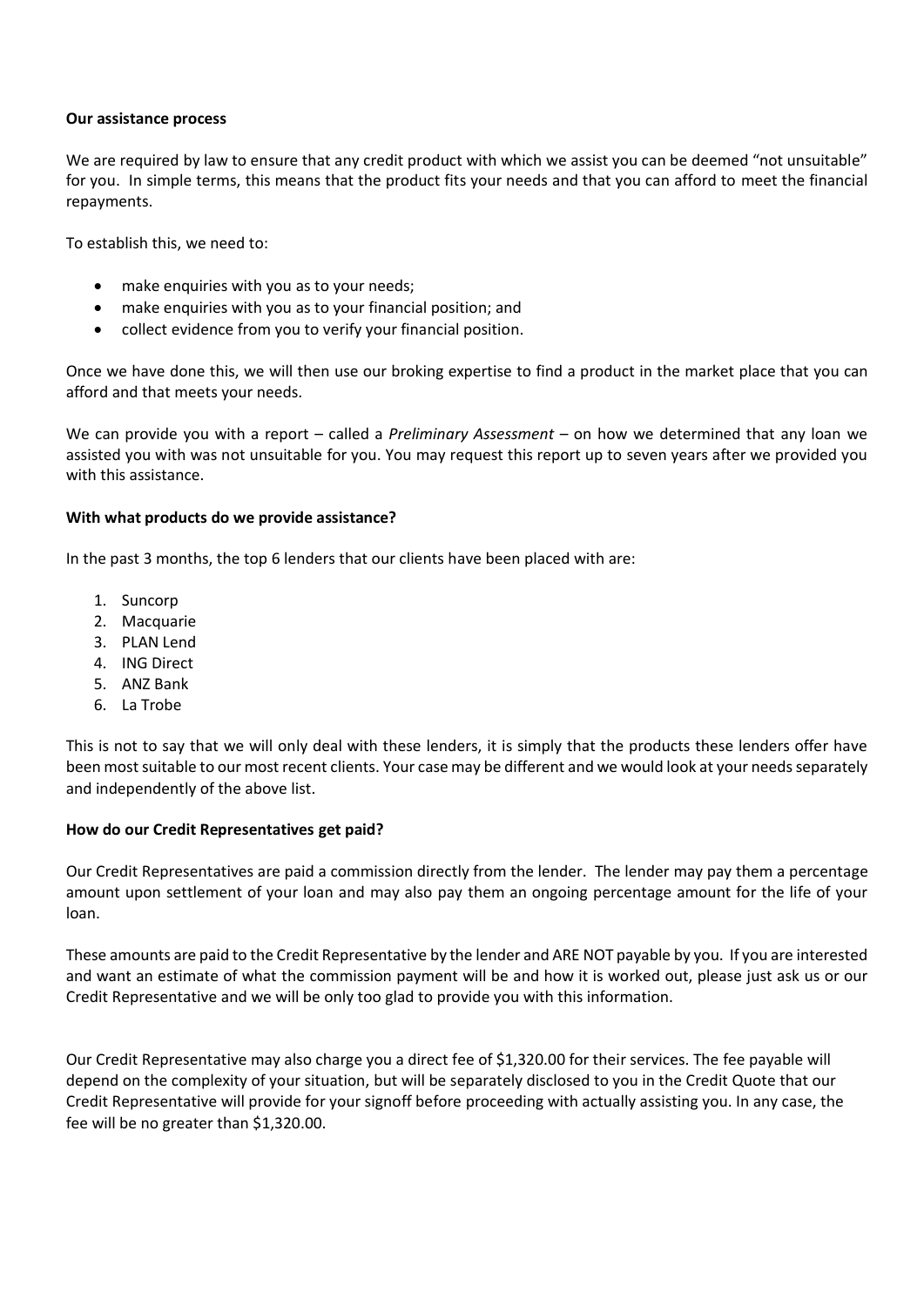# **What if you are not happy with our services?**

At Jenarated Solutions Pty Ltd, we always work hard to build strong and lasting relationships with our valued customers. By listening to your feedback, not only can we address any immediate concerns you may have, we will also continually improve our products and services.

We know there are times when you may wish to compliment us on something we have done well and other times when you may wish to tell us we have not met your expectations.

If, for any reason, you do not feel that you have received the highest standard of care from us, we encourage you to share this with us. We have developed a process that we believe makes it easy for you to tell us of your concerns and for them to be addressed quickly and fairly.

You can contact us by whichever of the following means best suits you:

# **Complaints Manager**

QED Credit Services Pty Ltd

31 Ardentallen Road

Enoggera QLD 4051

- admin@pursuitbrokers.com.au
- Phone: 1300 817 662

If you choose to contact us by mail or email, please make sure you provide as much detail as possible about your complaint.

We will try to deal with your complaint on the spot. However, if this is not possible, we will write to you to acknowledge your complaint within 24 hours of receipt. We will ensure we treat you fairly and will work to resolve your complaint as soon as possible. In the rare event we are still investigating your complaint after 30 days we will write to you to explain why and to let you know when we expect to have completed our investigation.

When we have completed our investigation, we will write to let you know the outcome and the reasons for our decision.

# *Taking it further*

We hope that you will be satisfied with how we deal with your complaint. However, if your concerns remain unresolved, or you have not heard from us within 45 days, then you can have your complaint heard by our *external disputes resolution* scheme, Australian Financial Complaints Authority Limited, an independent party. You can contact AFCA at:

Australian Financial Complaints Authority Limited GPO Box 3 Melbourne, VIC 3001 T: 1800 931 678 F: 03 9613 6399 E: info@afca.org.au